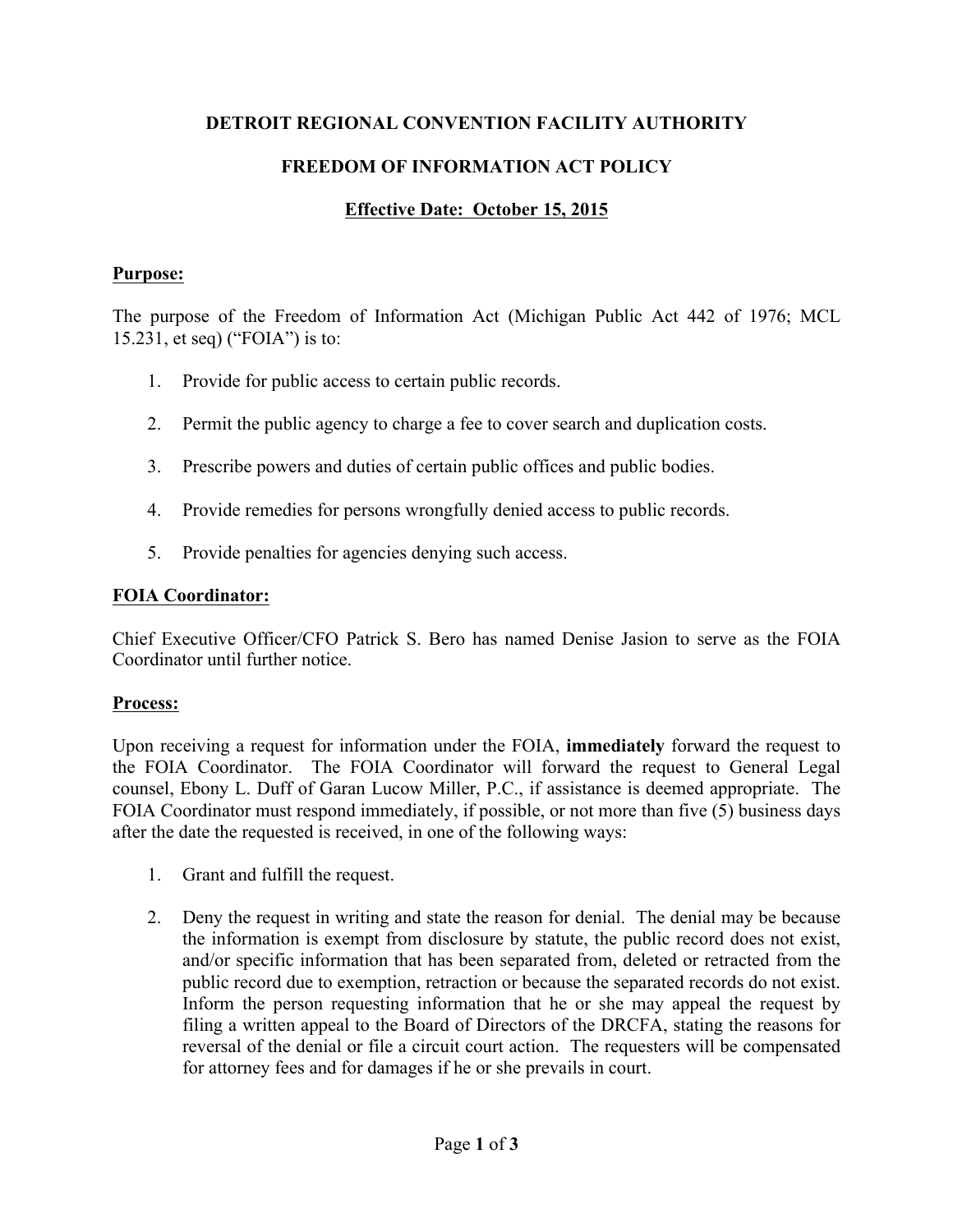- 3. Grant the request in part and deny request in part. With respect to the portion denied, the reason for the denial must be stated, as in 2 above.
- 4. Issue a notice extending the period of response by 10 business days. An extension may be used if a voluminous amount of material must be examined, or if needed records are located in locations other than the DRCFA offices, e.g. various City of Detroit offices or departments. The notice must state the reason for the extension and a date when the DRCFA will respond.

# **Exemptions:**

The FOIA Coordinator, with the assistance of legal counsel as needed, will determine which records are to be disclosed and which records are exempt from disclosure. Generally, information exempt from disclosure includes:

- 1. Records specifically exempt by statute.
- 2. Trade secrets or commercial or financial information voluntarily provided to the **DRCFA**
- 3. Records subject to the attorney-client privilege.
- 4. Some advisory-type memos between departments and/or offices and/or the Board of Directors of the DRCFA.
- 5. Bid submissions prior to the public opening or deadline for submission of bids.
- 6. Records which, if released, would result in invasion of personal privacy.
- 7. Some law enforcement investigation records.
- 8. Certain testing data relating to bidders' products.
- 9. Certain test, scoring and examination information.
- 10. Social Security numbers.
- 11. Certain investigation records regarding certain complaints.
- 12. Records relating to a civil action in which the requesting party and the DRCFA are parties to the action.

#### **Fees:**

Fees for processing a FOIA request are: